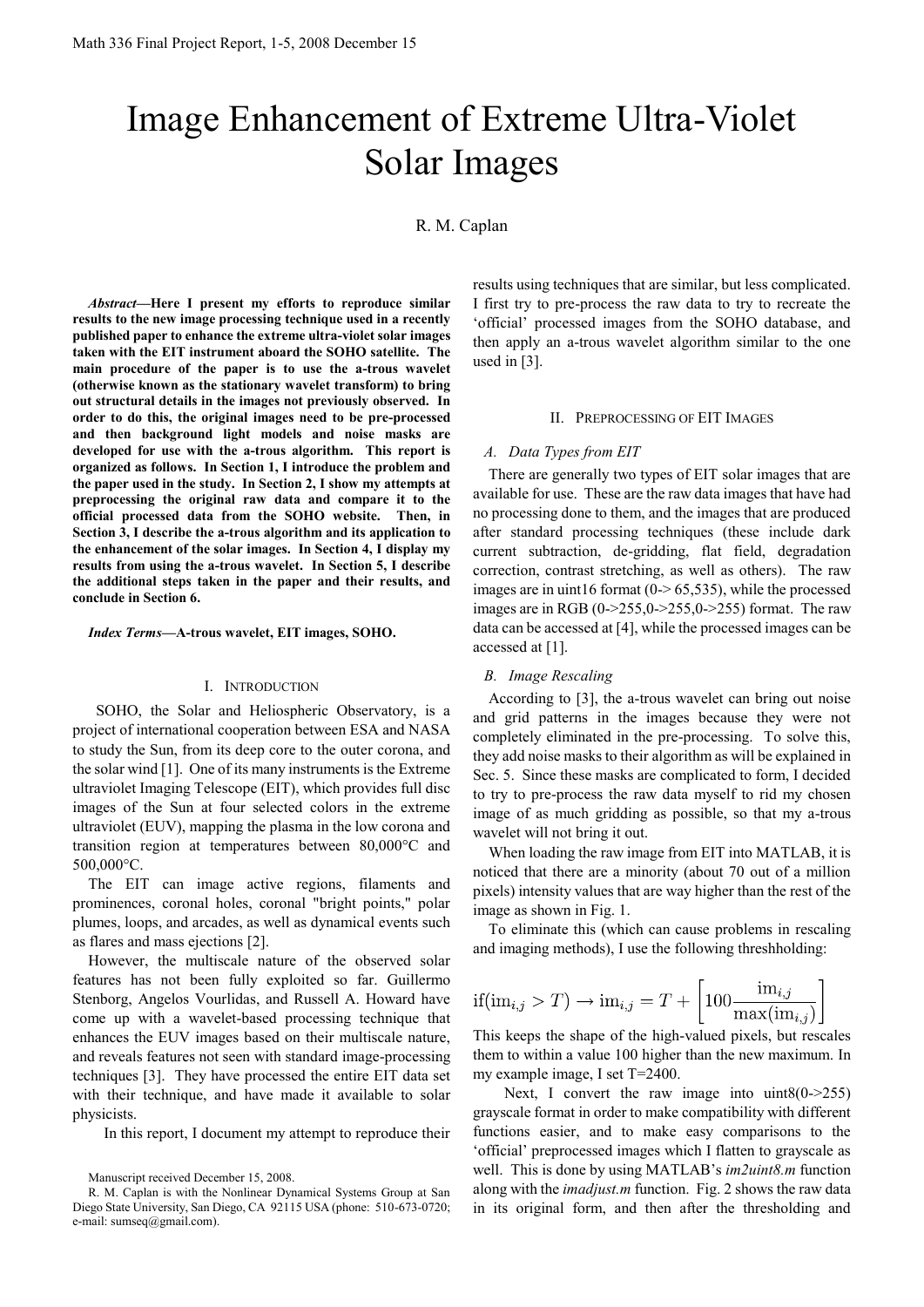rescaling are applied to it.



**Figure 1 Intensity values of tail-end of unwrapped sorted image showing around 70 pixels whose intensities are very disproportionate to the others in the image.**



**Figure 2 Top: Raw data image. Bottom: Image after thresholding and rescaling.**

It can easily be seen that the image suffers from an artificial grid pattern caused by the EIT CCD imaging instrument.

## *C. Image De-gridding*

There are many approaches to de-grid an image. One intuitive one is to manipulate the fast fourier transform (FFT) of the image. Since the grid pattern is periodic with a specific period, it should show up as spikes in the FFT of the image. Indeed, the FFT of my sample image as depicted in Fig. 3 shows a series of spikes as expected.

In order to eliminate these spikes, I developed a manual notch-filter program. This program allows the user to select a point on the FFT (computed using *fft2.m*) and then a threshold value is computed using the maximum value in a radius, r, around the chosen point. Any point within r that is above the threshold is either set to 0 or some fraction of the threshold value. The image is then recovered using *ifft2.m*. For my image, I use:

 $T = 0.1 \max[\text{im}(x - r : x + r, y - r : y + r)],$ and set the threshholded values to 0. Fig. 4 shows my degrided image along with the "official" processed image for comparison. In terms of the grid, it seems that my method has degrided the image to the same level as the 'official' image. However, the "official" image seems to have a more equalized histogram, and therefore less contrast than my image.

## III. THE A-TROUS ALGORITHM (STATIONARY WAVELET TRANSFORM) AND ITS USE IN IMAGE ENHANCEMENT

The A-trous algorithm, otherwise known as the Stationary Wavelet Transform (SWT) is an altered form of the classic Descrete Wavelet Transform (DWT). The difference is that instead of down-sampling the image at each level, the low-pass and high-pass filters are up-sampled by padding them with zeros in an interwoven manner (i.e. a zero is added to every other entry in the filter) [5], [6]. There are many filters one can choose from. In [3], a B3-Spline filter is used, while in my results, a biorthognal 3.3 filter is used. A schematic of the a-trous algorithm is given in Fig. 5.



**Figure 3 Surface plot of FFT of sample image. Spikes corresponding to the grid pattern are discernable.**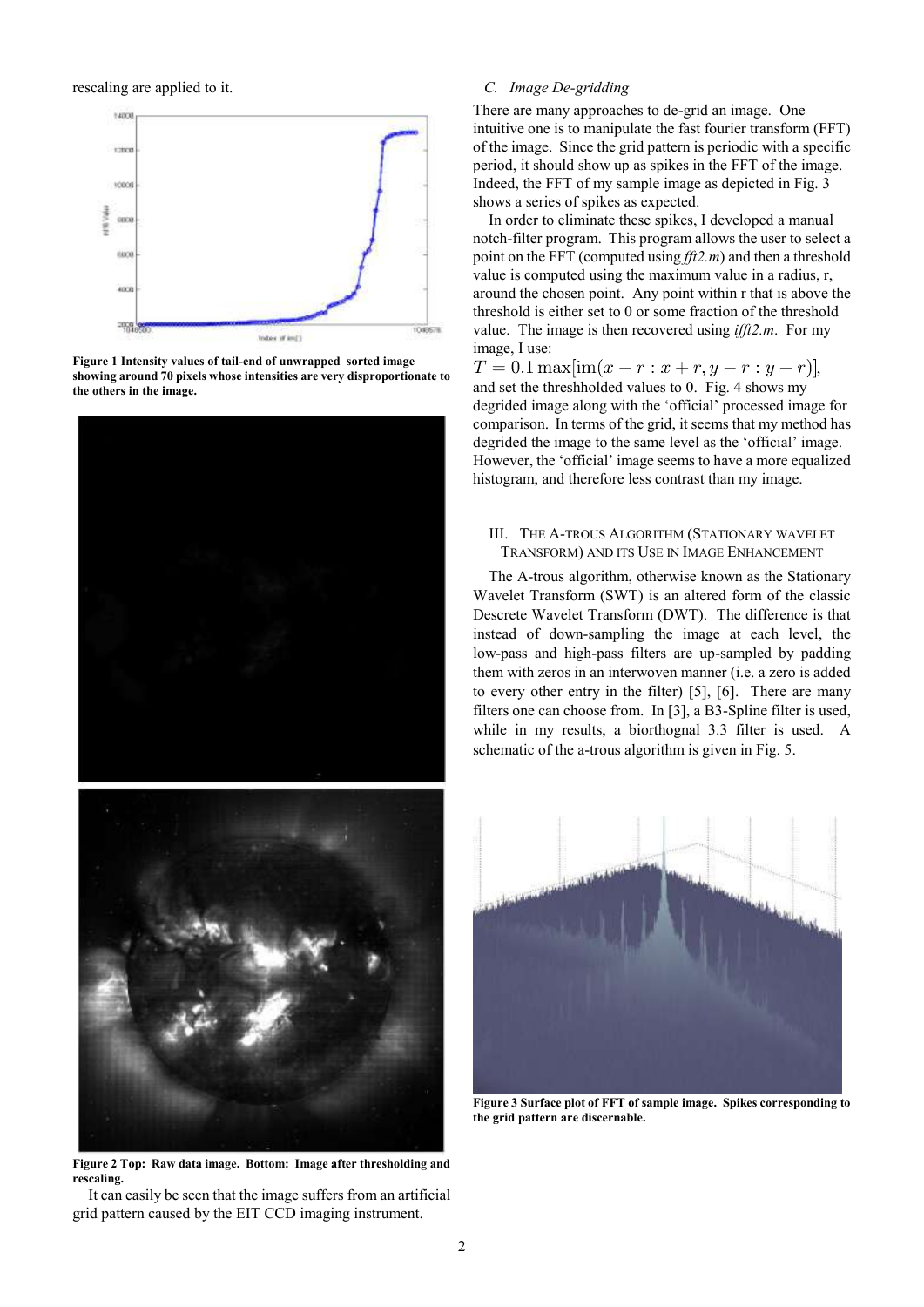

**Figure 4 Top: 'Official' processed image from EIT.** *Image courtesy of SOHO/[EIT] consortium. SOHO is a project of international cooperation between ESA and NASA.* **Bottom: My rescaled image after degridding using manual notch filter.**

The process creates three N by N detail coefficient matrices along with an N by N approximate (blurred) image at each level. Each new level is formed by performing the next level transform on the approximate image at the previous level. The coefficients for a level 1 decomposition of my test image are shown in Fig. 6.

To enhance images, one can re-weight the detail coefficients of each level and then compute the inverse SWT to bring out structure that may not be apparent in the original image. The resulting image will differ greatly depending on the weighting chosen. One issue that [3] mentions is that when such details are brought out using a-trous, that noise and grid patterns may be enhanced as well. This effect can be seen in my results.

**Two-Dimensional SWT** 



Initialization  $G_0 = Hi\_D$ **Figure 5 Schematic diagram of the a-trous algorithm.** *Image courtesy of MATLAB help file for swt2***.**

SWT dec.: approx, and det, coefs (lev, 1)



**Figure 6 Wavelet coefficients for a 1-level decomposition of the test image using the filter 'bior3.3'.**

#### IV. MY RESULTS

To enhance my test image, I use a five-level a-trous decomposition, with a detail coefficient weighting of  $w = 25$  $432$ ], where  $w<sub>i</sub>$  is the weight given to the detail coefficients of level i. My results starting with the 'official' image and also using my degrided image are shown in Fig. 7. It can be seen that starting with each image, the a-trous process brings out structures much clearer than in the original image. The enhanced noise can also be observed. In [3], this process is enhanced to eliminate the noise problem.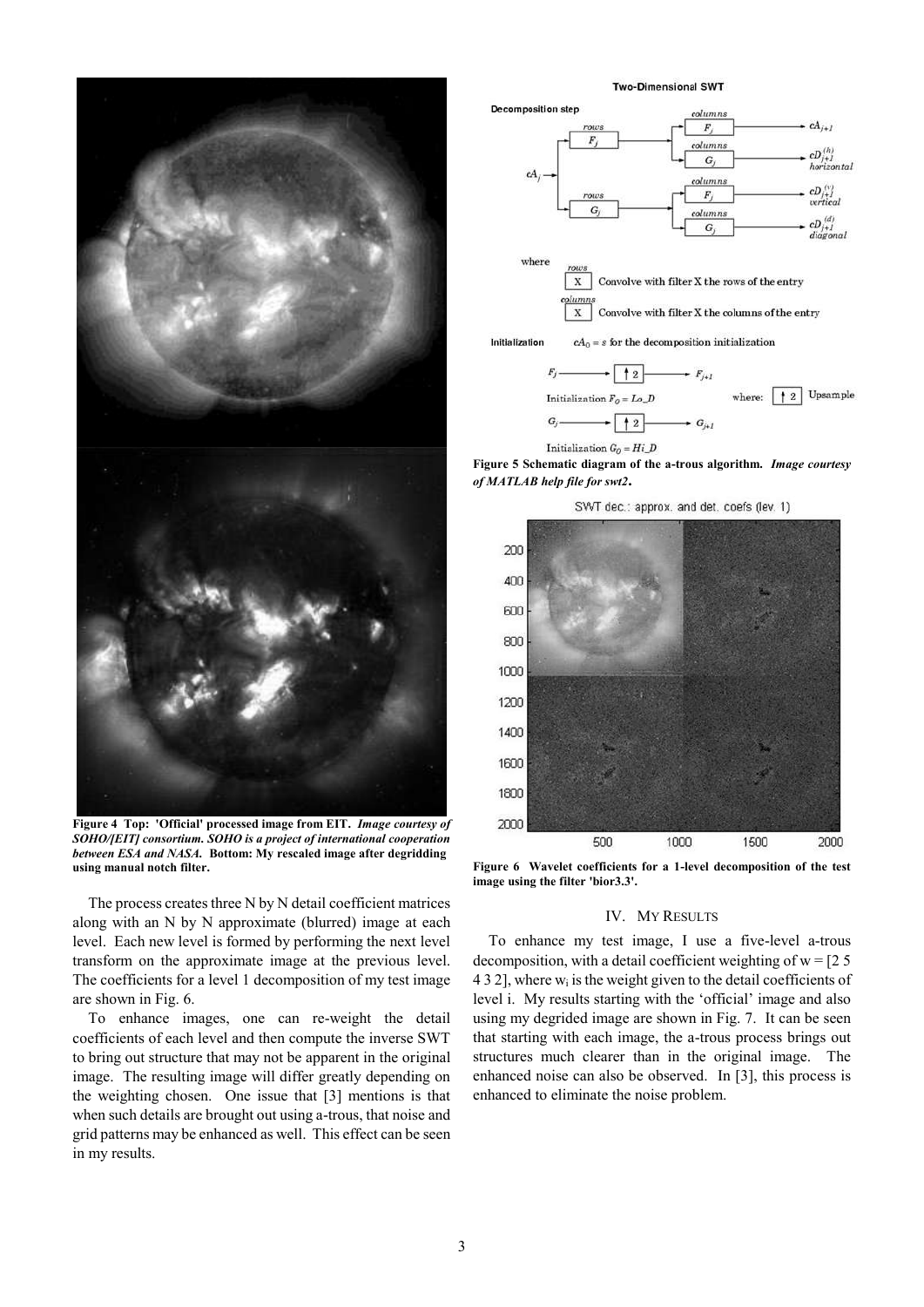

**Figure 7 Result of a-trous weighting reconstruction using five levels and weighting of w=[2 5 4 3 2]. Top: Result starting with the 'official' image. Bottom: Result using my degridded image.**

# V. FULL ALGORITHM AND RESULTS FROM PAPER

In [3], the authors develop a way to prevent the a-trous algorithm from enhancing noise and gridding. They formulate noise masks, W, from taking the median of 4 weeks' worth of median images for each desired level of the a-trous wavelet. In addition to this, they develop a model for the scattered light residual, R, by again taking 4 weeks" worth of median images, but taking the minima, instead of the medians. With these two tools, they formulate their full algorithm as follows:

$$
I_k^{\text{treated}} = \left[ \log(I_k > 0) - \log(R^i > 0) \right] + \sum \alpha_j \left( w_j - W_j^i \right)
$$

where the alphas are the weight coefficient scales. Using this algorithm on a sample image (not the same image I used), and for weight scaling of alpha  $=$  [1 30 5], they get the results depicted in Fig. 8.



**Figure 8 Results from using the a-trous algorithm developed in [3]. A, B, and C are structures not readily seen in the original image.**

## VI. CONCLUSION

In conclusion, I see that the papers algorithm does an excellent job at bringing out solar features not readily seen in the original EIT images. However, from my own programs, I see that using a similar procedure without the use of residual light models or noise masks, and using a weaker filter can produce results that mimic somewhat the full algorithm in terms of bringing out structural detail.

## ACKNOWLEDGMENT

I would like to thank Dr. Angelos Vourlidas and Guillermo A. Stenborg for offering to send me images and filters, and giving me links to data and suggestions. I also would like to thank Professor Morris for advice on degridding techniques.